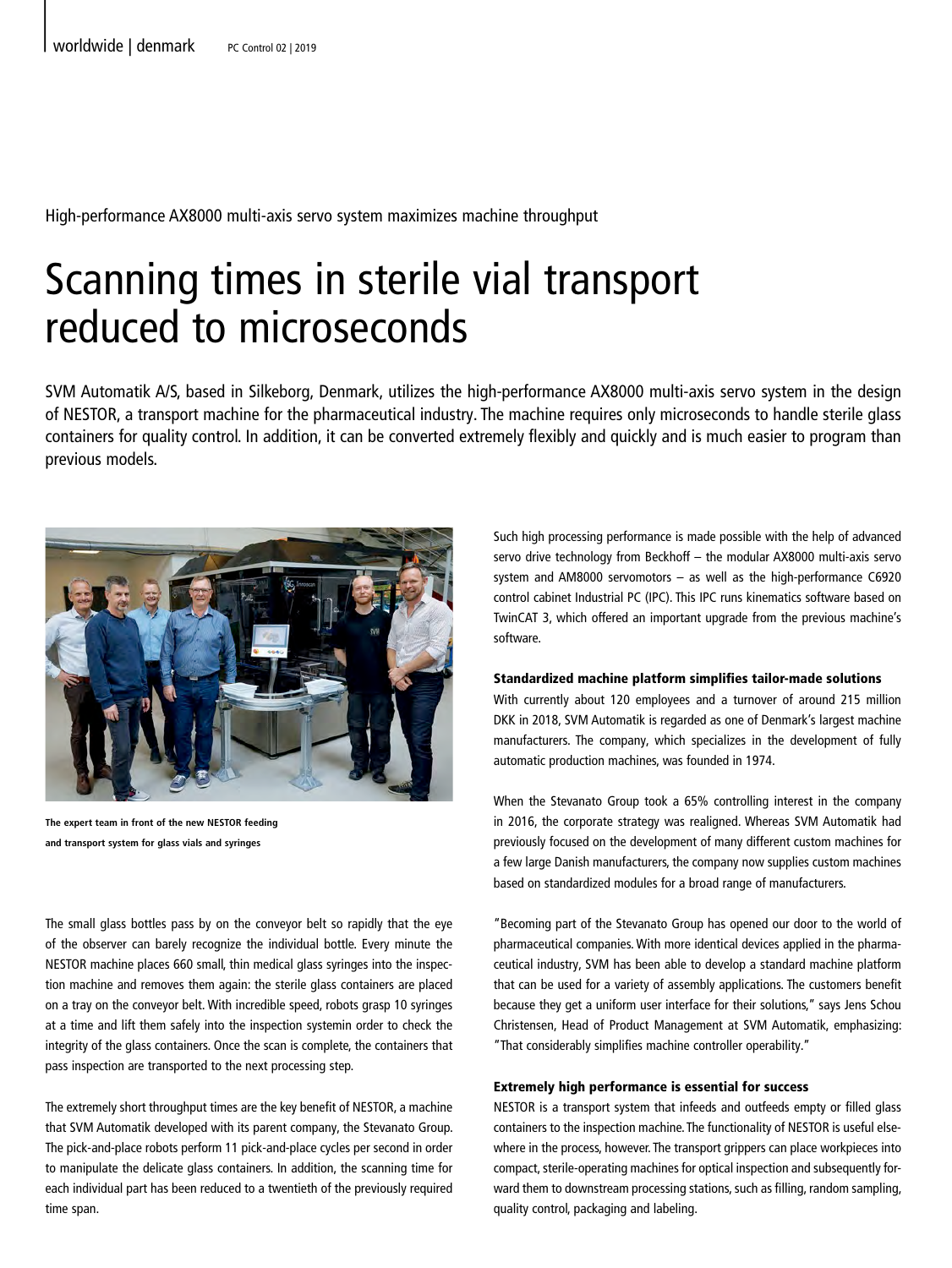Q

<u>e e e e estados d</u>

**NUTD** 

Q

|

**A pick-and-place robot grasps 10 vials at a time and transports them downstream.**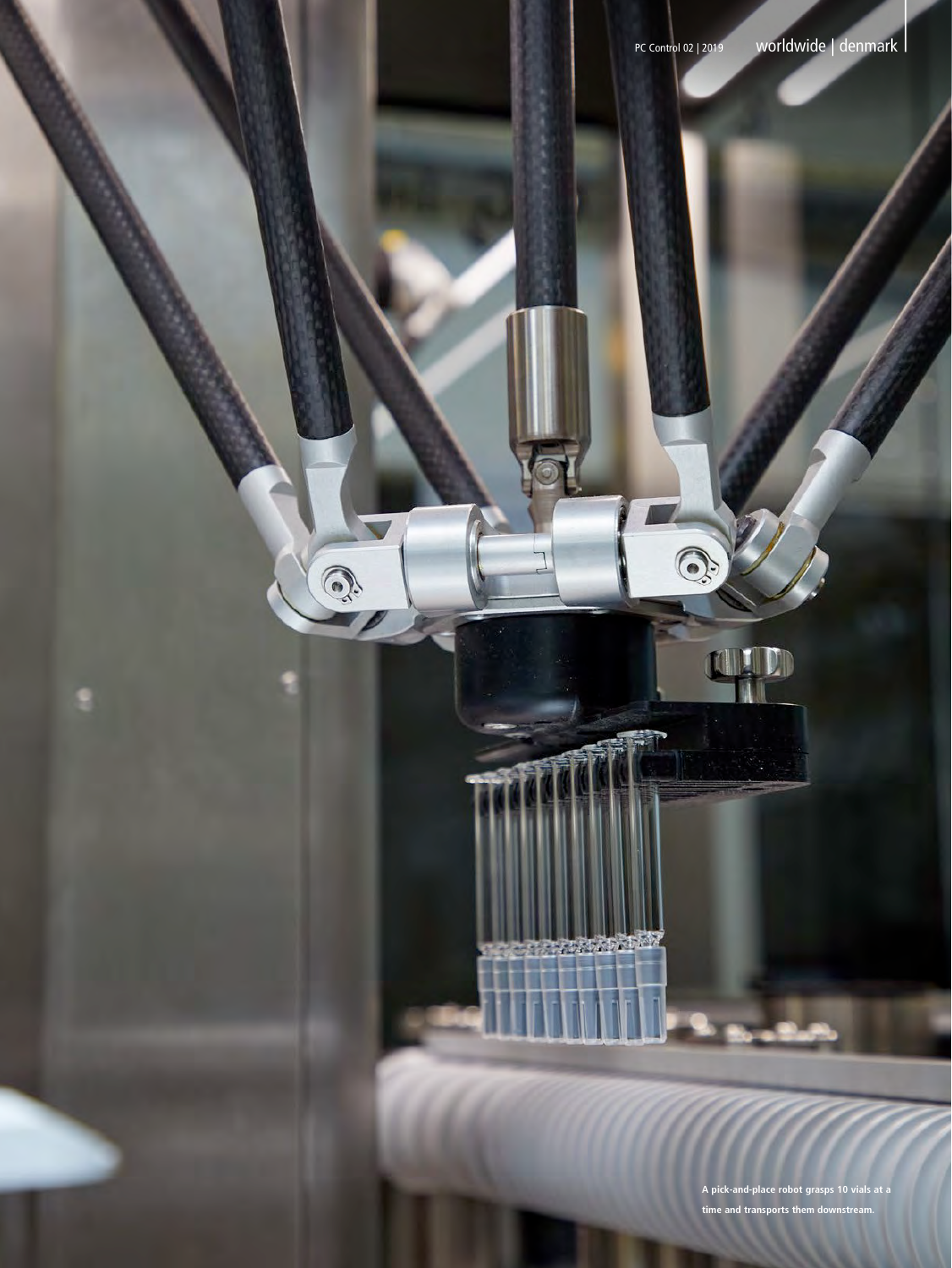## Worldwide | denmark PC Control 02 | 2019

**The transparent manufacturing of pharmaceutical products can be conveniently controlled via a Beckhoff Control Panel and a uniform user interface.**



**Jens Schou Christensen, Head of Product Management at SVM Automatik: "It was most important for us to be able to reduce scanning times from the previous 4 to 5 ms down to 20 µs."**

The decisive factor for the plant's success is the extremely high speed of parts transport combined with sufficient time for a constant test duration.

#### Compact and easy-to-handle servo controller

NESTOR has a footprint of just 2 x 1 m. The two integrated delta robots, with highly dynamic AM8000 servomotors controlled by two compact AX8000 multi-axis servo systems, move with exceptional speed and safety inside a glazed enclosure. The smooth interaction of the individual components – the C6920 IPC, fast servo drive technology and TwinCAT software – ultimately convinced the machine manufacturer to select the Beckhoff solution.

Anders Silkær Mikkelsen, Software Designer at SVM Automatik, further explains: "The new PC-based servo controller enables very fast machine cycle times. It automatically calculates the direction in which the robot grippers have to act. With the high-performance AX8000 multi-axis servo system, the robot arms move faster and with greater precision than before. Moreover, you simply put the drive's axis modules together with plug-and-play assembly like function blocks. That's new, and it optimizes both space requirements and costs. The machine is now so flexible that we can quickly convert from 1 ml to 10 ml glass containers."

The solution uses One Cable Technology (OCT), which means SVM Automatik only needs one cable to connect from the control cabinet to the motor. "We can install the drive hardware inside the actual machine. That makes it even simpler to adapt the machine design," he concludes.